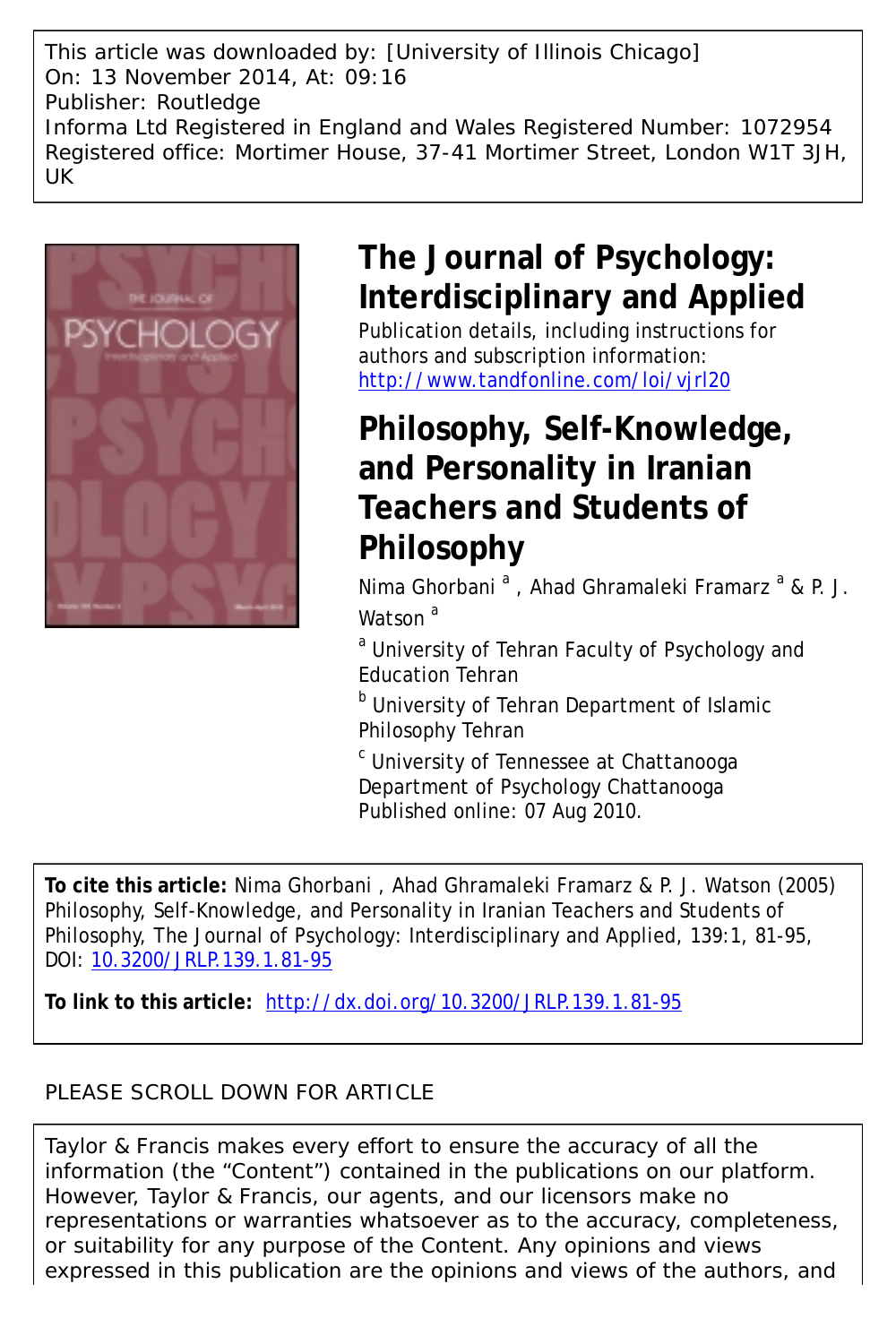are not the views of or endorsed by Taylor & Francis. The accuracy of the Content should not be relied upon and should be independently verified with primary sources of information. Taylor and Francis shall not be liable for any losses, actions, claims, proceedings, demands, costs, expenses, damages, and other liabilities whatsoever or howsoever caused arising directly or indirectly in connection with, in relation to or arising out of the use of the Content.

This article may be used for research, teaching, and private study purposes. Any substantial or systematic reproduction, redistribution, reselling, loan, sub-licensing, systematic supply, or distribution in any form to anyone is expressly forbidden. Terms & Conditions of access and use can be found at <http://www.tandfonline.com/page/terms-and-conditions>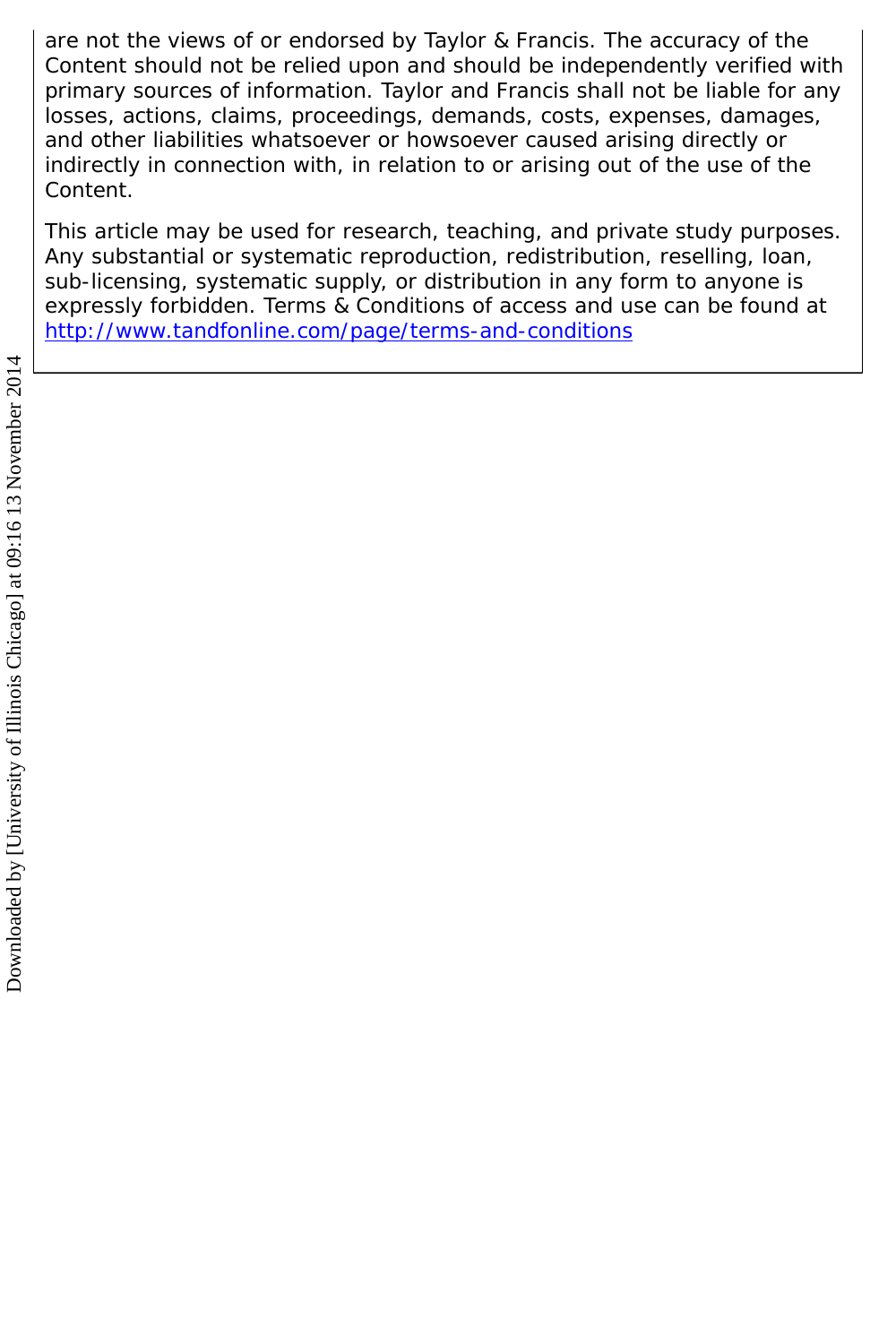# Philosophy, Self-Knowledge, and Personality in Iranian Teachers and Students of Philosophy

NIMA GHORBANI

*Faculty of Psychology and Education University of Tehran*

AHAD FRAMARZ GHRAMALEKI *Department of Islamic Philosophy*

*University of Tehran*

# P. J. WATSON

*Department of Psychology University of Tennessee at Chattanooga*

ABSTRACT. Like psychology, philosophy apparently operates from a commitment to the belief that self-knowledge should be a goal of disciplinary and personal development. Iranian teachers and students of philosophy responded to a Philosophical Orientations Scale created for this study that assessed the possible content of a high school philosophy course, along with instruments measuring self-knowledge, need for cognition, the fivefactor model, anxiety, depression, and perceived stress. As the authors hypothesized, selfknowledge predicted higher levels of a philosophical orientation, even after controlling for the variance explained by need for cognition and openness to experience. Philosophical orientations and self-knowledge were also correlated with psychological adjustment, and teachers scored higher than students on these two sets of constructs. These data supported the hypothesis that personal and disciplinary interests in an adaptive self-knowledge converge in philosophy.

Key words: openness to experience, need for cognition, philosophy, self-knowledge

UNDERSTANDING THE SELF was a central concern of early psychologists, and that interest continues. Robins, Norem, and Cheek (1999) located over 153,000 PsychInfo citations that were relevant to the self. This massive literature rested, in part, on the availability of a vast array of instruments for measuring two

*Address correspondence to P. J. Watson, Psychology/Department #2805, 350 Holt Hall, 615 McCallie, University of Tennessee at Chattanooga, Chattanooga, TN 37403; paul-watson@utc.edu (e-mail).*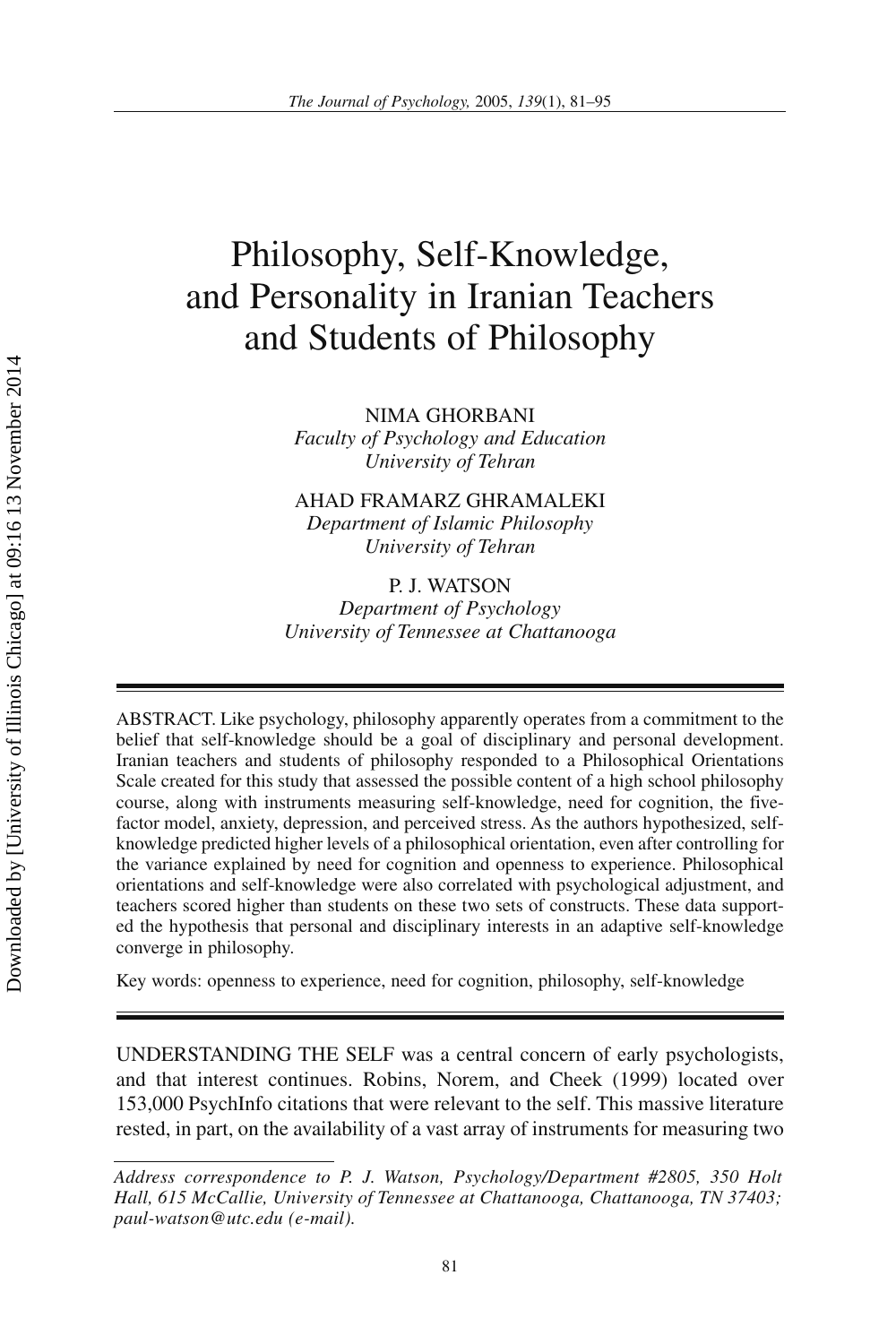broad aspects of self-knowledge: "(1) an ongoing sense of self-awareness and (2) stable mental representations" (Robins et al., p. 447). Underlying this research is a conviction that the self is fundamental to optimal personality functioning because it serves as "a regulator of behavior and experience" (Robins et al., p. 447). That belief receives further confirmation in the consistent psychotherapeutic emphasis on self-knowledge as a key to psychological and behavioral adjustment (e.g., Arlow, 1995; Davanloo, 1995; Meador & Rogers, 1984; Overholser, 1996). The clear assumption has been that individuals with greater self-knowledge will be mentally healthier. For psychologists, therefore, self-knowledge is a goal that converges at the disciplinary and personal levels.

Psychology may not be alone in displaying such a convergence. Understanding the self was a central concern of early philosophers. As described by Hadot (2002), the fundamental objective of ancient philosophy was "to train people for careers as human beings" by encouraging them "to transform their personality" (p. 260). That transformation clearly involved greater self-knowledge. Democritus, for instance, was "devoted to *euthumia*, or the good disposition of the soul, equivalent to joy." He sought this disposition "in a state of balance of the soul, which we can achieve if we adapt our actions to what we are capable of doing. Joy thus corresponds to self-knowledge" (Hadot, p. 187).

The ancient philosophical concern with the self was also sensitive to the two dimensions of self-functioning measured by contemporary psychologists. The early Greek Stoics, for example, believed that "philosophy was a unique act that had to be practiced at each instance, with constantly renewed attention (*prosokhe*) to oneself and to the present moment" (Hadot, 2002, p. 138). A concern with the "present moment" points toward "an ongoing sense of self-awareness." "Attention to oneself" suggests a focus on "stable mental representations."

Do personal and disciplinary interests in self-knowledge converge in philosophy? Attempts to answer that question have obvious implications for psychotherapy. In his rational–emotive therapy, for instance, Ellis (1994) developed an ABC model of psychopathology in which *activating* (A) life events lead to disturbed emotional *consequences* (C) only through the mediation of irrational *beliefs* (B). Some intellectual origins for this model rest in the work of ancient philosophers discussed by Hadot (2002), most notably in "the Greek and Roman Stoics, especially Zeno of Citium (the founder of the school), Chrysippus, Panaetius of Rhodes (who introduced Stoicism into Rome), Cicero, Seneca, Epictetus, and Marcus Aurelius" (Ellis, p. 64). Indeed, Epictetus roughly expressed the ABC model of psychopathology when he once said, "People are not disturbed by things, but by the views they take of them" (Ellis, p. 64). Evidence that personal and disciplinary interests in self-knowledge converge in philosophy, therefore, would support the conceptual foundations of rational–emotive and other similar forms of therapy.

In the present investigation, we sought to clarify the relationship between interests in philosophy and individual differences in self-knowledge and adjust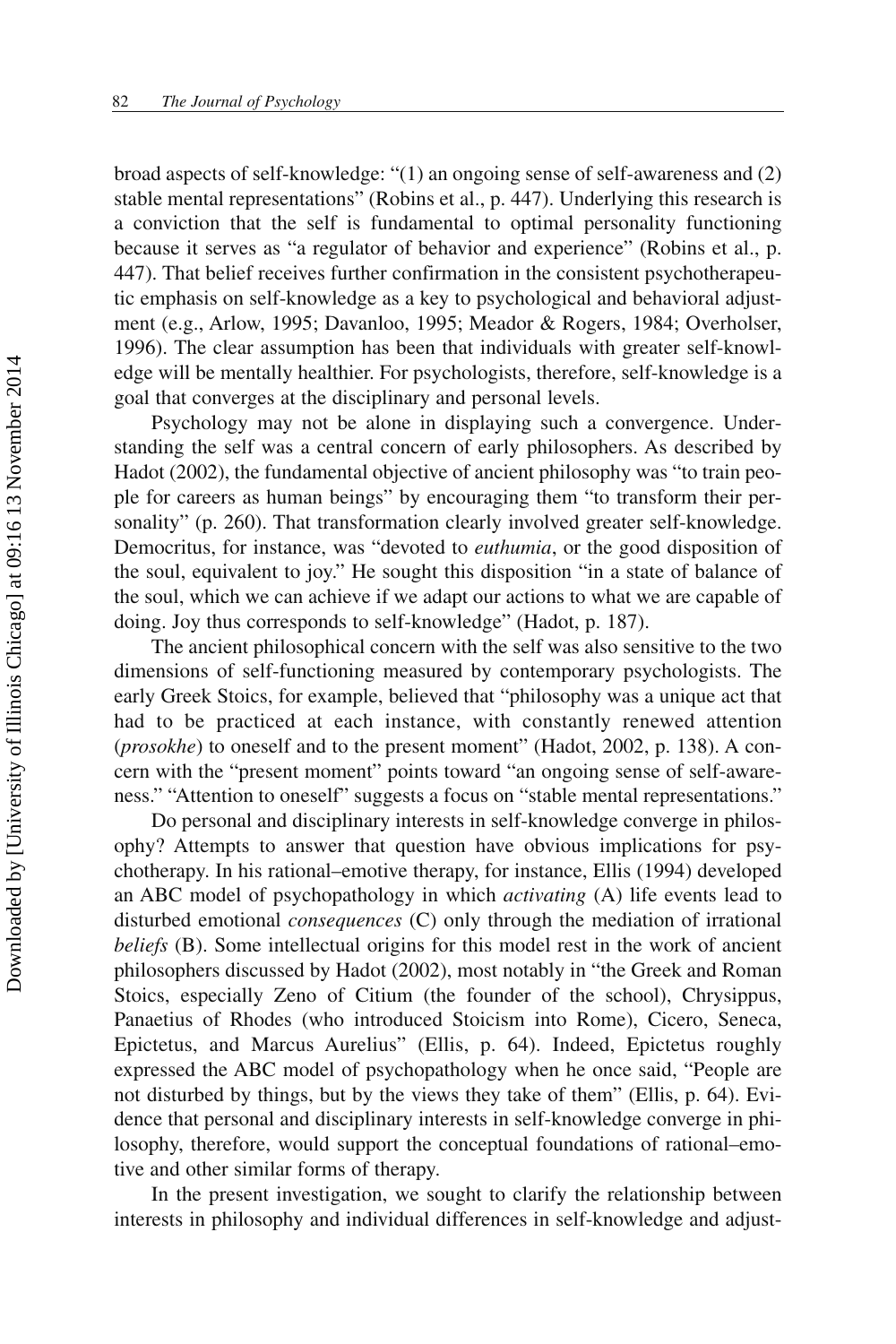ment. Philosophy is part of the high school curriculum in Iran, and the opportunity to conduct this study became available within the context of a comprehensive evaluation of that curriculum by the Iranian Ministry of Education. This assessment included the use of self-report questionnaires with items for measuring possible orientations of teachers and students to a philosophy course. Some of the items from the Philosophical Orientations Scale created for this project made it explicitly clear that development of self-knowledge was relevant to an education in philosophy (e.g., "knowing the 'self' and its place in the whole of being (reality) must be the core of teaching philosophy").

Other items did not seem as directly related to self-knowledge (e.g., "the core of a logic course must be something that increases reasoning ability"). Hadot (2002) implied that all of philosophy originates in a hope to use reason to improve the self and that this hope continues today, albeit in a less obvious form than in ancient times (p. 273). The expectation, therefore, was that philosophical orientations in general would be associated with variables of relevance to greater self-knowledge and to better adjustment.

In the present study, we used four psychological scales to measure traits of relevance to philosophy and to self-knowledge. The Need for Cognition Scale identifies individuals who have "active, exploring minds and through their senses and intellect, reach and draw out information from their environment" (Cacioppo, Petty, Feinstein, & Jarvis, 1996, p. 199). The Openness to Experience Scale (Goldberg, 1999) assesses tendencies to maintain an imaginative, intellectual approach to life. These two instruments were deemed useful in evaluating a broader philosophical tendency to engage in systematic thinking, although not necessarily in thinking about the self.

More important, therefore, the Reflective Self-Knowledge Scale measures personal efforts to develop more sophisticated "stable mental representations" of the self, and the Experiential Self-Knowledge Scale operationalizes a commitment to maintaining "an ongoing sense of self-awareness" (Ghorbani, Watson, Bing, Davison, & LeBreton, 2003). Given Hadot's emphasis on the importance of self-knowledge in philosophy, we expected that the self-knowledge scales would predict a philosophical orientation beyond any variance in tendencies toward thinking that was explained by the Need for Cognition and the Openness to Experience scales.

We used additional personality and mental health measures to assess the possibility that a philosophical orientation and self-knowledge could be linked with adjustment. Along with Openness to Experience, we administered the other dimensions of the five-factor model (Emotional Stability, Extraversion, Agreeableness, and Conscientiousness; Goldberg, 1999). Participants also responded to Depression and Anxiety scales (Costello & Comrey, 1967) and to a measure of perceived stress (Cohen, Kamarack, & Mermelstein, 1983).

For this study, Iranian teachers and students of philosophy responded to questionnaires measuring philosophical orientations, four psychological con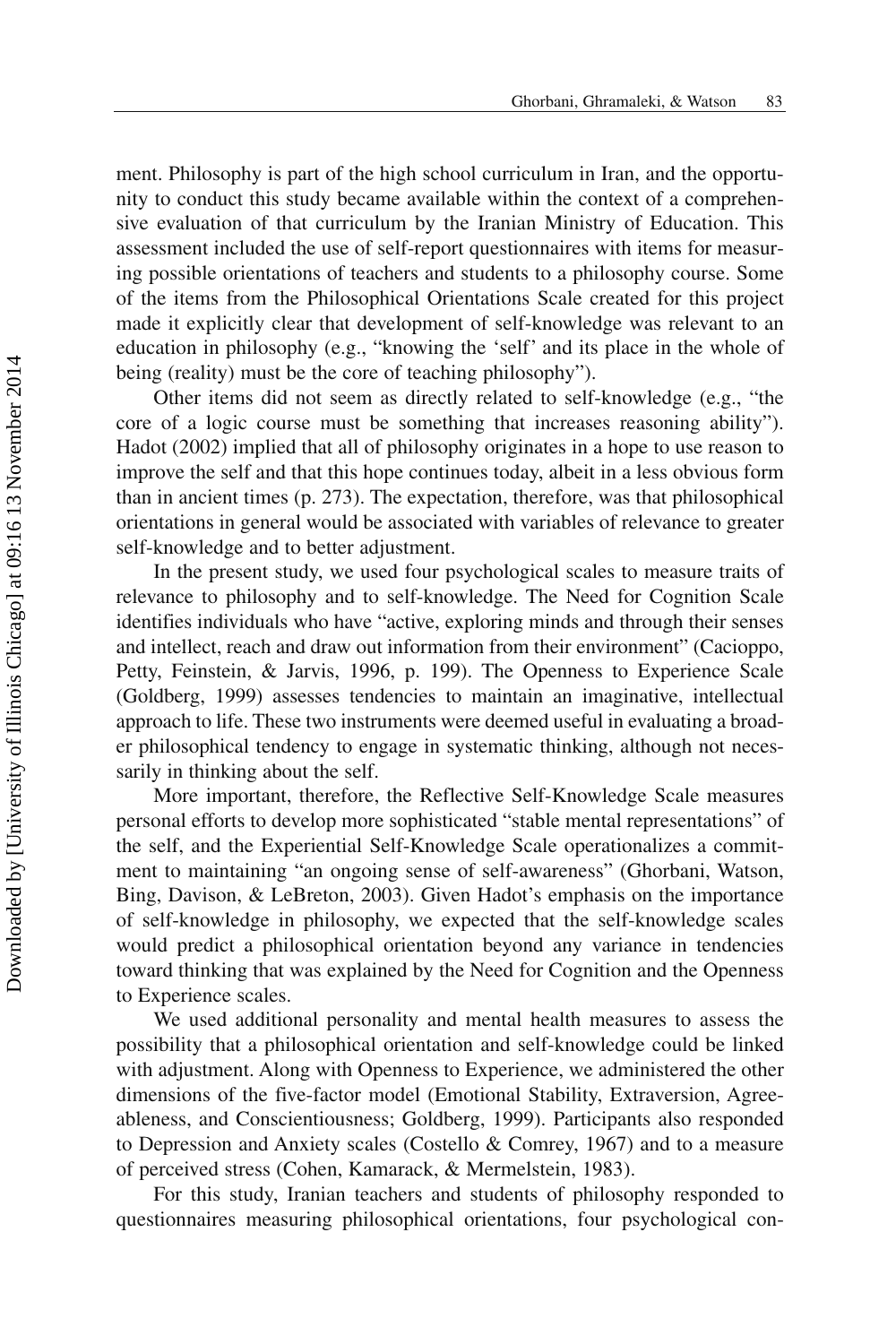structs presumably related to philosophical thinking and to self-knowledge, and additional measures of personality functioning. We tested four hypotheses:

- 1. If personal and disciplinary interests in self-knowledge converge in philosophy, then philosophy teachers should score higher in self-knowledge than should students.
- 2. Philosophical orientations should correlate positively with self-knowledge.
- 3. Associations between a philosophical orientation and self-knowledge should not be explained by general tendencies toward thinking as measured by need for cognition and by openness to experience.
- 4. Philosophical orientations and self-knowledge should be associated with personality adjustment.

### **Method**

#### *Participants*

High school philosophy teachers and students from Tehran, Iran, volunteered to serve as the research participants. The teacher sample contained 94 women and 71 men with an average age of  $35.43$  years (*SD* = 6.82). Of the 397 student participants, 267 were girls, 96 were boys, and 34 did not indicate their gender. The average age of the students was 17.70 years (*SD* = 0.99). All the students were juniors and seniors who had either passed or who were passing a high school philosophy class.

#### *Materials*

All the measures were expressed in Persian and presented in two questionnaire booklets. The first booklet contained a number of sections evaluating various aspects of the philosophy curriculum in Iranian high schools. These scales were written especially for this study and thus were created in Persian. The second booklet contained the Reflective and Experiential Self-Knowledge scales (Ghorbani, Watson, Bing, Davison, & LeBreton, 2003), which were developed cross-culturally using Iranian and American samples. The adequacy of all translations was established during scale development procedures.

The second booklet also contained the Goldberg (1999) 50-item version of the five-factor model, the Need for Cognition Scale (Cacioppo et al., 1996), the Costello and Comrey (1967) Depression and Anxiety scales, and the Perceived Stress Scale (Cohen et al., 1983), all of which have well-established psychometric credentials. With the exception of the Big Five measure, the reliability and validity of these instruments have been demonstrated previously with Iranian samples (e.g., Ghorbani, Bing, Watson, Davison, & LeBreton, 2003; Ghorbani, Bing, Watson, Davison, & Mack, 2002; Ghorbani & Watson, 2004; Ghorbani,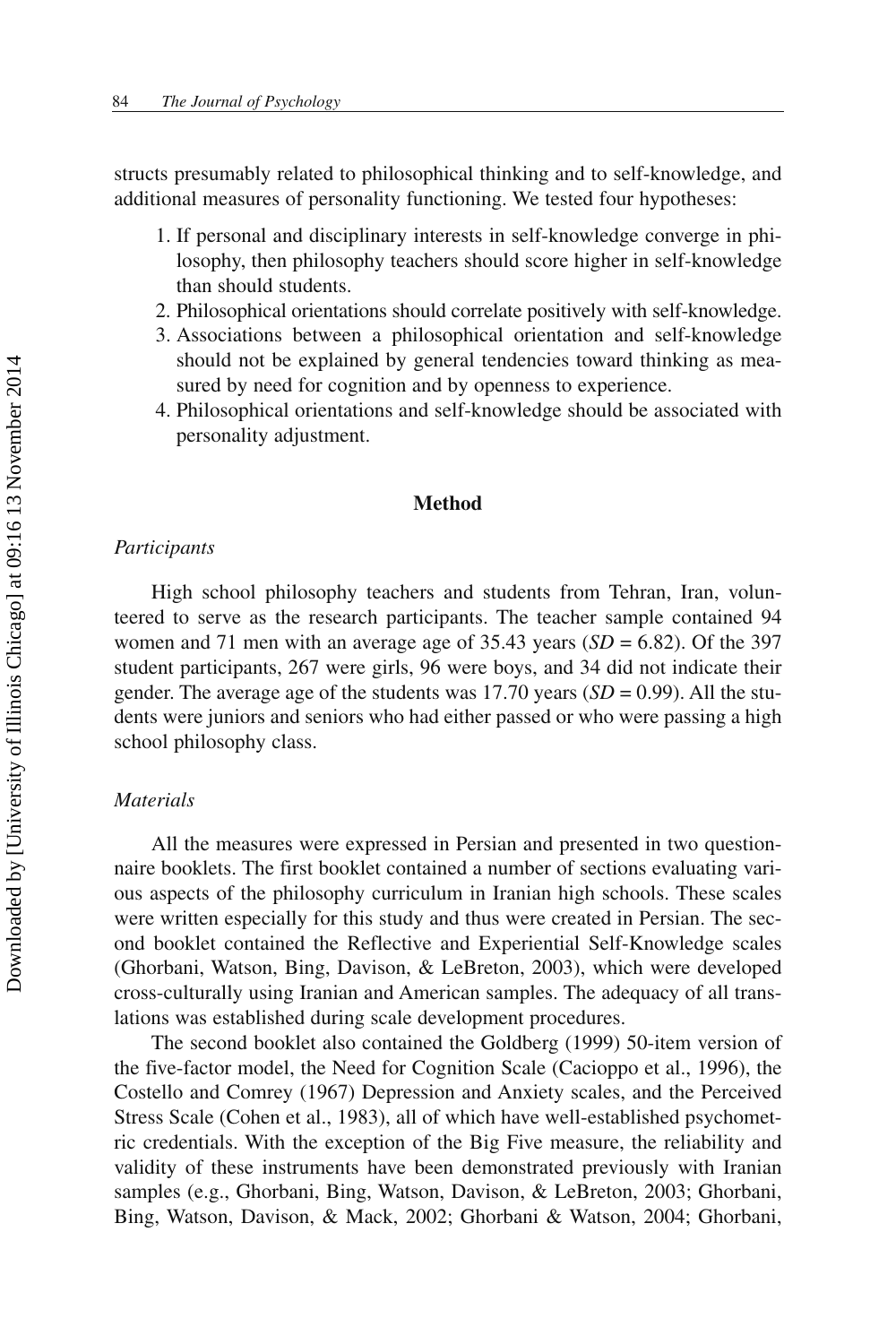Watson, Krauss, Davison, & Bing, 2004; Watson, et al., 2002). Reactions to all of these self-report instruments occurred along appropriately worded 0 to 4 response formats.

Ghorbani and Watson (2004) translated these measures in preparation for the present or previous studies. All of these measures were translated into Persian after extensive e-mail discussions centering on the nuances of English terms. Persian translations then were back-translated into English to confirm adequacy. No major problems were experienced in the translation process.

With regard to the philosophy measures, we sought some different information from the teachers and students, but the Philosophical Orientations Scale contained 22 statements that were presented in an identical fashion to both groups. Each item specified the potential content of a philosophy course. We asked the respondents to indicate how strongly they agreed that this content should be included, using a Likert-type scale ranging from 0 (*strongly disagree*) to 4 (*strongly agree*). In general terms, statements made reference to critical thinking and logic, to an exploration of existential questions, to development of a philosophical vision characterized by a deep and comprehensive contemplation of experience, and to metaphysics.

#### *Procedure*

Philosophy teachers responded to the questionnaire booklets while attending a seminar conducted by the Iranian Ministry of Education. Teachers then took student versions of these booklets back to their schools. Previous and present philosophy students responded to these instruments, and teachers mailed the student data back to the researchers. We scored all the scales in terms of the average response per item, and we used a principal components analysis with a varimax rotation to define factors of the Philosophical Orientations Scale. In line with common practice, we analyzed these Likert scale measures with parametric tests. Data analysis included an examination of mean differences between teachers and students. Correlation and multiple regression procedures also clarified the implications of all constructs.

#### **Results**

Eigenvalues greater than 1.0 and a scree test yielded the four interpretable factors for the Philosophical Orientations Scale (see Appendix). A Metaphysical Engagement factor pointed toward an active contemplation of metaphysical issues like ontology and the existence of God as a means for developing reasoning skills. The Existential Thinking factor made reference to a general consideration of the existential and epistemological realities of life. The Philosophical Self-Knowledge factor reflected a quest for knowledge about the self and its place in the world. Abstract Thinking broadly defined the final factor. Relative to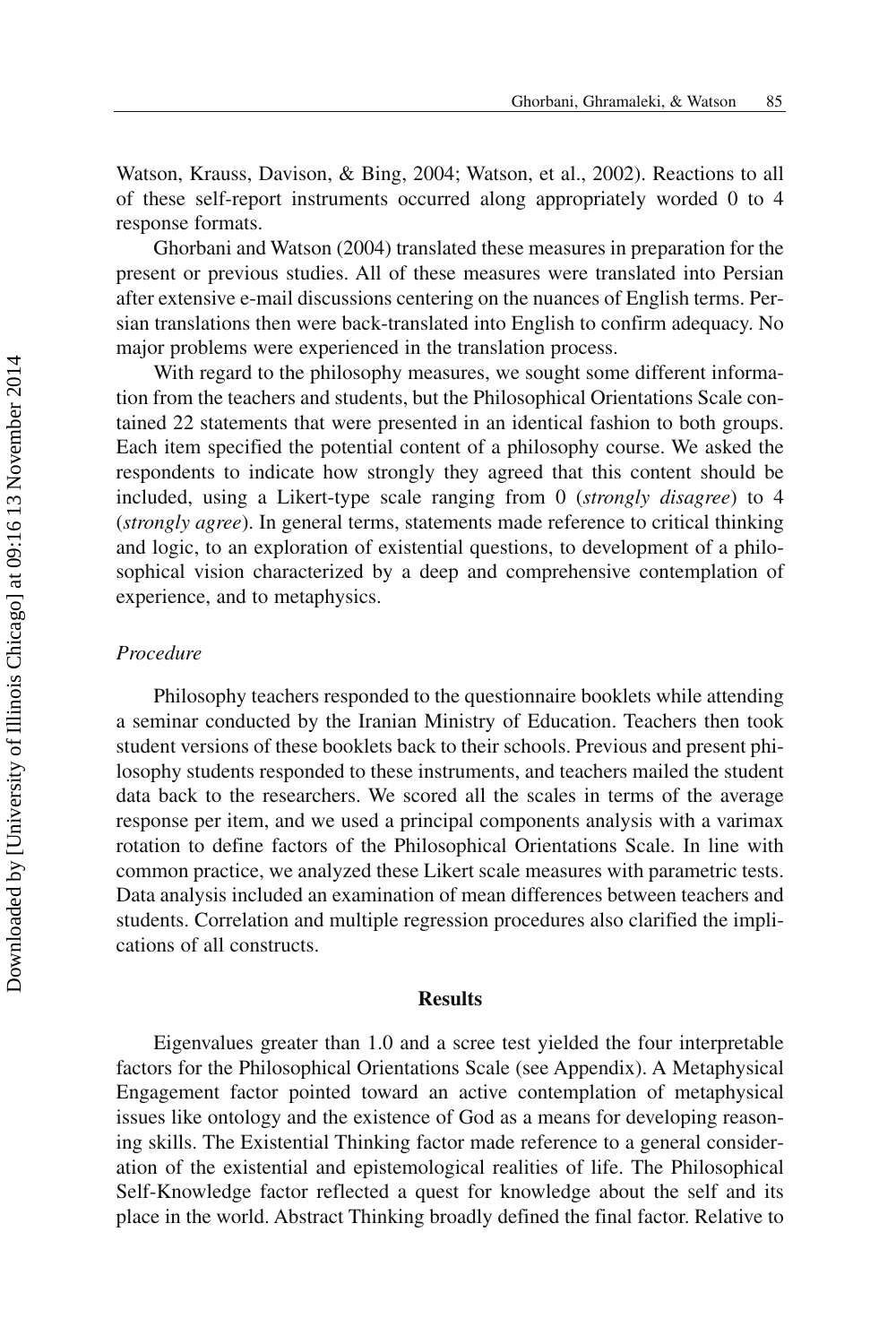the goals of this study, Philosophical Self-Knowledge seemed most explicitly related to self-knowledge, with Abstract Thinking least relevant and with the other two factors somewhere in between.

## *Differences Between Teachers and Students*

A multivariate analysis of variance (MANOVA) yielded differences between the teacher and student reactions to the various scales and factors,  $F(1, 467) =$ 10.35,  $p < .001$ . Table 1 shows that teachers scored higher than students on both Reflective and Experiential Self-Knowledge. They also scored higher on all of the Philosophical Orientation variables. No group differences appeared for Agreeableness and Extraversion. Students displayed a higher mean on Openness to Experience, but teachers scored higher on Need for Cognition, Conscientiousness, and Emotional Stability and lower on Depression, Anxiety, and Perceived Stress. Relatively low internal reliabilities for Extraversion and some of the Philosophical Orientations variables suggested a need for caution in interpreting these data.

#### *Self-Knowledge Relationships With Philosophical Orientations*

Patterns of correlation differed between the teachers and students, Box's *M* = 246.27,  $F(136, 90167.98) = 1.70, p < .001$ . Table 2 reviews the relationships among Philosophical Orientations, Self-Knowledge, Need for Cognition, and Openness to Experience measures. Reflective and Experiential Self-Knowledge were predictive of all or almost all of the Philosophical Orientations measures in both groups. For teachers, Need for Cognition and Openness to Experience did not predict any philosophy measure, but both scales were correlated positively with the Philosophical Orientations Scale and all of its factors in the student sample.

Could linkages of Self-Knowledge with interests in philosophy be explained by general tendencies toward thinking as measured by Need for Cognition and Openness to Experience? We used two-step multiple regression procedures to answer that question in each sample. We used Need for Cognition and Openness to Experience to predict each philosophy measure in the first step and the two Self-Knowledge scales in the second step. Table 3 demonstrates a significant  $R^2$ change value in the second step of each of these analyses. The association between Self-Knowledge and interest in philosophy, therefore, did not seem attributable to general tendencies to engage in thinking.

### *Adjustment Implications of Measures*

Were the philosophy and philosophy-relevant variables predictive of adjustment? In both samples, the obvious answer was yes. This conclusion was warranted within the important context that correlations confirmed the theoretical mental health implications of all seven additional psychological constructs (i.e.,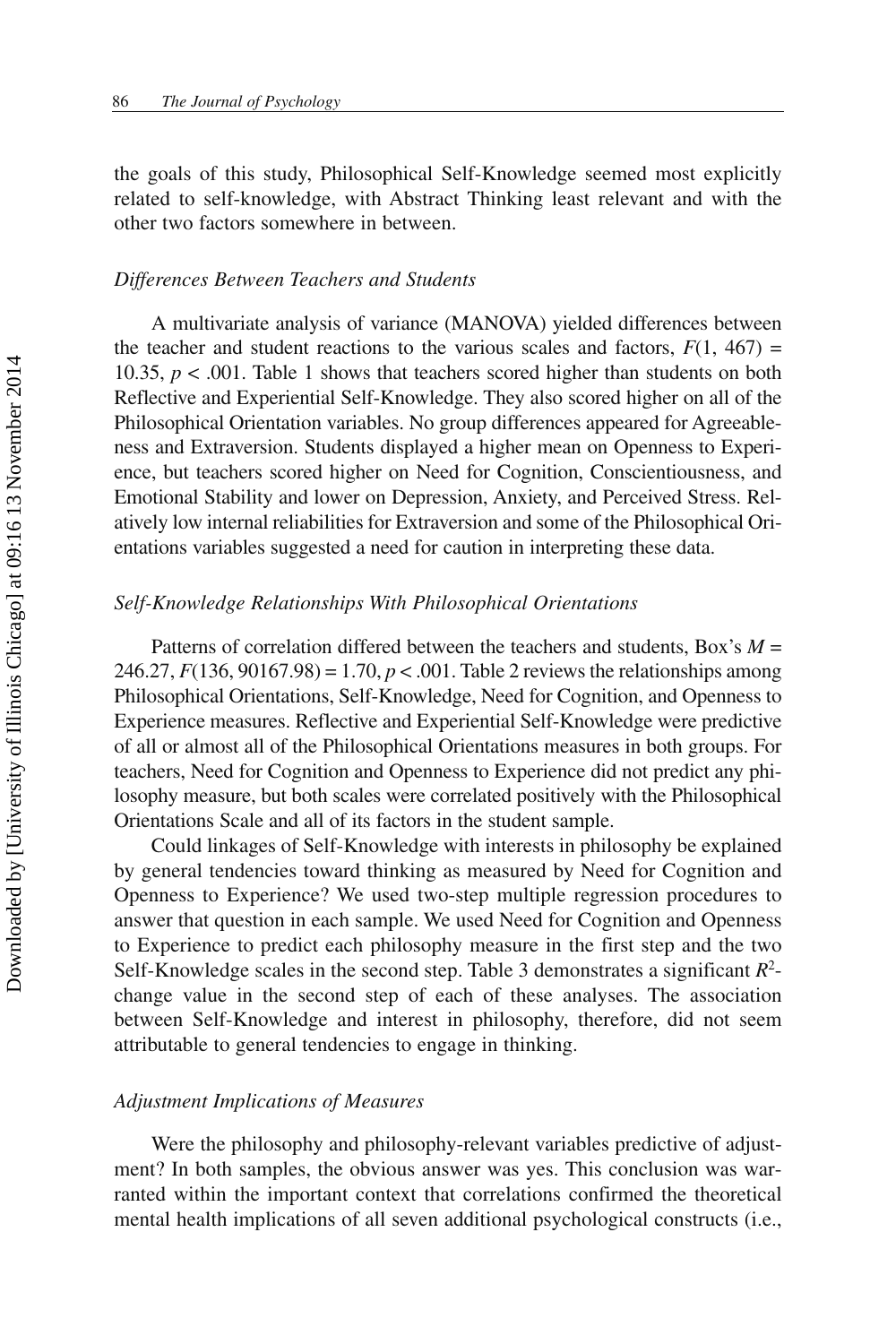Downloaded by [University of Illinois Chicago] at 09:16 13 November 2014 Downloaded by [University of Illinois Chicago] at 09:16 13 November 2014

esese  $5.588$ Philosophical Orientations .78 3.05 3.045 35.02\*\*\* .074 0.45 35.02\*\*\* det .63 20.88\*\*\* 20.58 0.58 0.58 2.33 0.58 2.91 0.63 2.90 0.63 2.92 2.90 0.63 2.92 Existential Thinking .56 56 31.1 0.63 2.82 0.68 13.59\*\*\* .03 Philosophical Self-Knowledge .55 .53 .53 .59 0.81 12.32\*\*\* .03 Abstract Thinking .47 3.14 0.61 2.56 0.72 51.41\*\*\* .10 Experiential Self-Knowledge .83 3.09 3.09 3.09 3.04 0.61 2.74  $\frac{23.78**}{5.2.78**}$ Need for Cognition .06 2.64 2.64 .2.32 0.53 28.64\*\*\* .2.32 0.53 Openness to Experience .65 .65 .65 .65 .65 .65 .65 .65 .655 .655 .649 .65  $\tilde{\mathsf{r}}$ Measure  $\alpha$  *M SD M SD M SD M* Reflective Self-Knowledge .68 .63 .653 .653 .633\* .01 TABLE 1. Means (M), Standard Deviations (SD), and Comparisons of Philosophy Teachers and Students on Philosophy, **TABLE 1. Means (***M***), Standard Deviations (***SD***), and Comparisons of Philosophy Teachers and Students on Philosophy,**  $20.88***$ 13.59\*\*\*  $12.32***$  $6.33*$ <br>23.78\*\*\*<br>28.64\*\*\*<br>8.30\*\* F(1, 467) 35.02\*\*\*  $51.41***$  $0.45$ 0.63<br>0.68<br>0.72 0.53<br>0.65<br>0.55  $S<sub>D</sub>$ Students Teachers Students 758356 2.96<br>2.73<br>2.51  $\mathbb{Z}$  $3,889$ <br> $0.009$ <br> $0.009$ 46<br>0.58<br>0.0.0.0.0  $S<sub>D</sub>$ Teachers Philosophy-Related, and Additional Psychological Measures **Philosophy-Related, and Additional Psychological Measures**  $3.314$ <br> $3.314$ 3.05 11843<br>11843  $\overline{M}$  $85887$  $8876$ ರ Philosophy-related psychological Abstract Thinking<br>Philosophy-related psychological Existential Thinking<br>Philosophical Self-Knowledge Experiential Self-Knowledge Reflective Self-Knowledge Philosophical Orientations Metaphysical Engagement Openness to Experience Additional psychological Additional psychological Need for Cognition Philosophy Measure

 $8.04***$ 25.96\*\*\* 13.16\*\*\*

 $776745095$ 

8222228

Emotional Stability Conscientiousness

Agreeableness Extraversion Depression Anxiety

 $0.43$ <br>5.95\*<br>0.57<br>4.83\*

8585388

Agreeableness .60 .60 .60 .60 .60 .68 .68 .68 .68 .69 .69 .69 .68 .043 Conscientiousness .70 2.84 0.56 2.66 0.64 5.95\* .70 Extraversion .50 .53  $0.85$   $2.33$   $0.85$   $0.65$   $0.57$   $0.57$ IO.  $2\frac{8.8}{4}$  .70  $2\frac{1}{8}$  .70  $2\frac{1}{8}$  .01.10  $2\frac{1}{8}$  .01.10  $2\frac{1}{8}$  .01.10  $2\frac{1}{8}$  .01.10  $2\frac{1}{8}$  .01.10  $2\frac{1}{8}$  .01.10  $2\frac{1}{8}$  .01.10  $2\frac{1}{8}$  .01.10  $2\frac{1}{8}$  .01.10  $2\frac{1}{8}$  .01.10  $2\frac{$ Depression .87 1.15 0.70 1.53 0.79 18.04\*\*\* .04 Anxiety .79  $2.05$  .79  $2.03$  .79  $2.05$  .78  $2.96**$  .05 .05 .05 .05 .05 .05 .05 .17 Perceived Stress .80 1.50 1.50 1.54 .80 .80 0.60 0.60 1.31.16\*\*\* .09

 $*p < .05$ .  $* p < .01$ .  $* * p < .001$ \**p* < .05. \*\**p* < .01. \*\*\**p* < .001.

Perceived Stress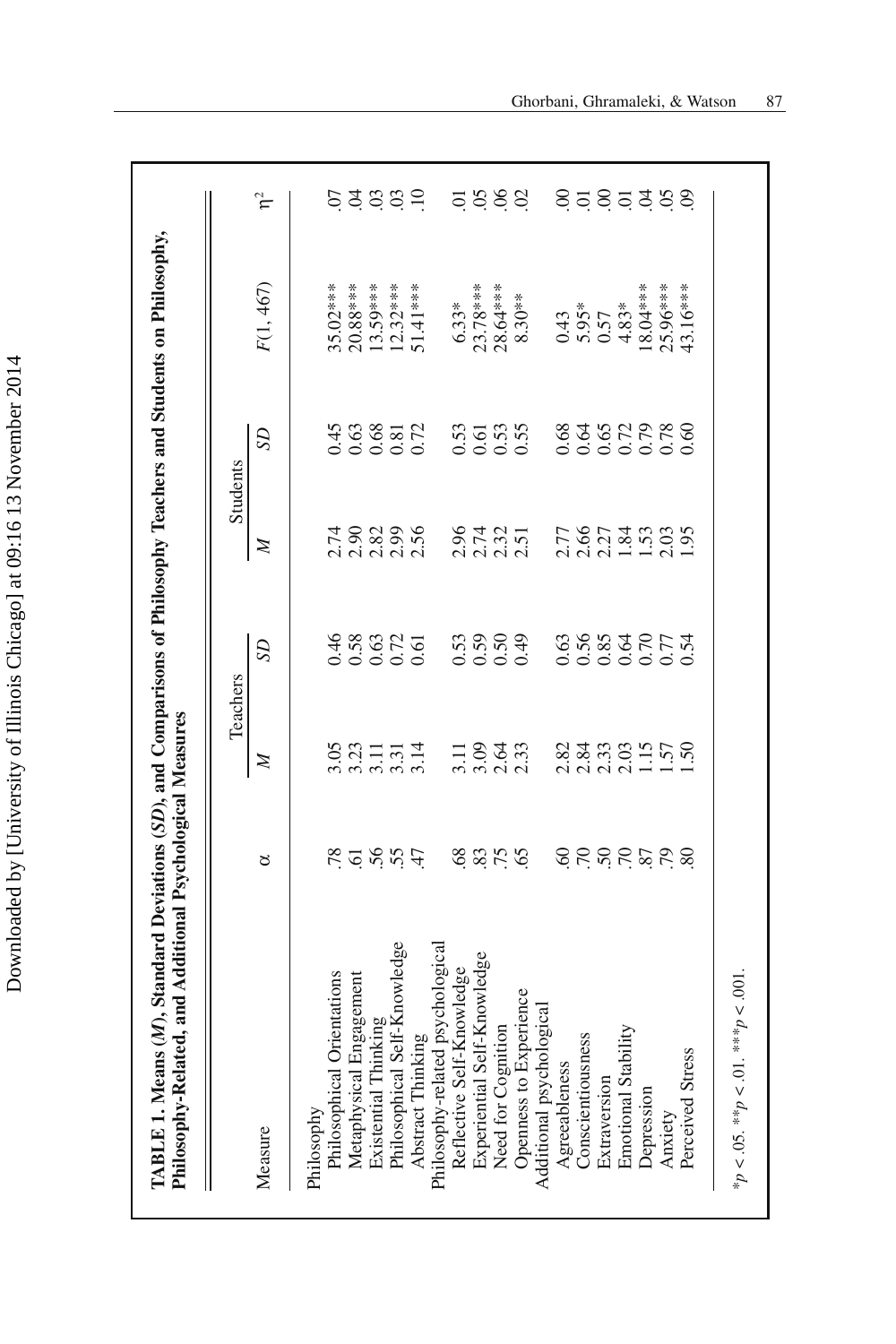| TABLE 2. Correlations Among Philosophy and Philosophy-Related Measures for Teachers and for Students                                                                                                                                                                      |                                                                              |                                                                                 |                                                                     |                                                                                                     |                                                                                    |                                                                            |                                                                                              |                                              |                                                              |
|---------------------------------------------------------------------------------------------------------------------------------------------------------------------------------------------------------------------------------------------------------------------------|------------------------------------------------------------------------------|---------------------------------------------------------------------------------|---------------------------------------------------------------------|-----------------------------------------------------------------------------------------------------|------------------------------------------------------------------------------------|----------------------------------------------------------------------------|----------------------------------------------------------------------------------------------|----------------------------------------------|--------------------------------------------------------------|
| Variable                                                                                                                                                                                                                                                                  |                                                                              |                                                                                 |                                                                     |                                                                                                     |                                                                                    |                                                                            |                                                                                              |                                              |                                                              |
| 4. Philosophical self-knowledge<br>7. Experiential self-knowledge<br>6. Reflective self-knowledge<br>1. Philosophical orientations<br>2. Metaphysical engagement<br>9. Openness to experience<br>3. Existential thinking<br>8. Need for cognition<br>5. Abstract thinking | ***09.<br>***17.<br>***17.<br>$****$<br>49***<br>$44**$<br>$25**$<br>$36***$ | 83****<br>$44***$<br>$34***$<br>$23***$<br>$33***$<br>$40***$<br>$.37***$<br>43 | 70***<br>.48***<br>$.29***$<br>$32***$<br>25***<br>$40***$<br>$15*$ | 69***<br>$.49***$<br>$.35***$<br>$.35***$<br>$.29***$<br>$.20***$<br>$.20***$<br>$-4.8$<br>$\bigg $ | 74****<br>$.27***$<br>$.53***$<br>38***<br>42***<br>$.30***$<br>$20***$<br>$22***$ | $28**$<br>$27**$<br>$23**$<br>$-15$<br>$-15$<br>$.53***$<br>37***<br>46*** | $37***$<br>$36***$<br>$24***$<br>$23**$<br>$28***$<br>$18***$<br>39***<br>56****<br>$\bigg $ | 44***<br>$.34***$<br>$21*$<br>$\overline{2}$ | $20*$<br>$21*$<br>$22*$<br>$\overline{10}$<br>$\overline{0}$ |
| Note. Data for teachers are above the diagonal. Correlations for students are below the diagonal<br>$A^*p < 0.05$ . *** $10.5$ (1.4** $p < 0.01$                                                                                                                          |                                                                              |                                                                                 |                                                                     |                                                                                                     |                                                                                    |                                                                            |                                                                                              |                                              |                                                              |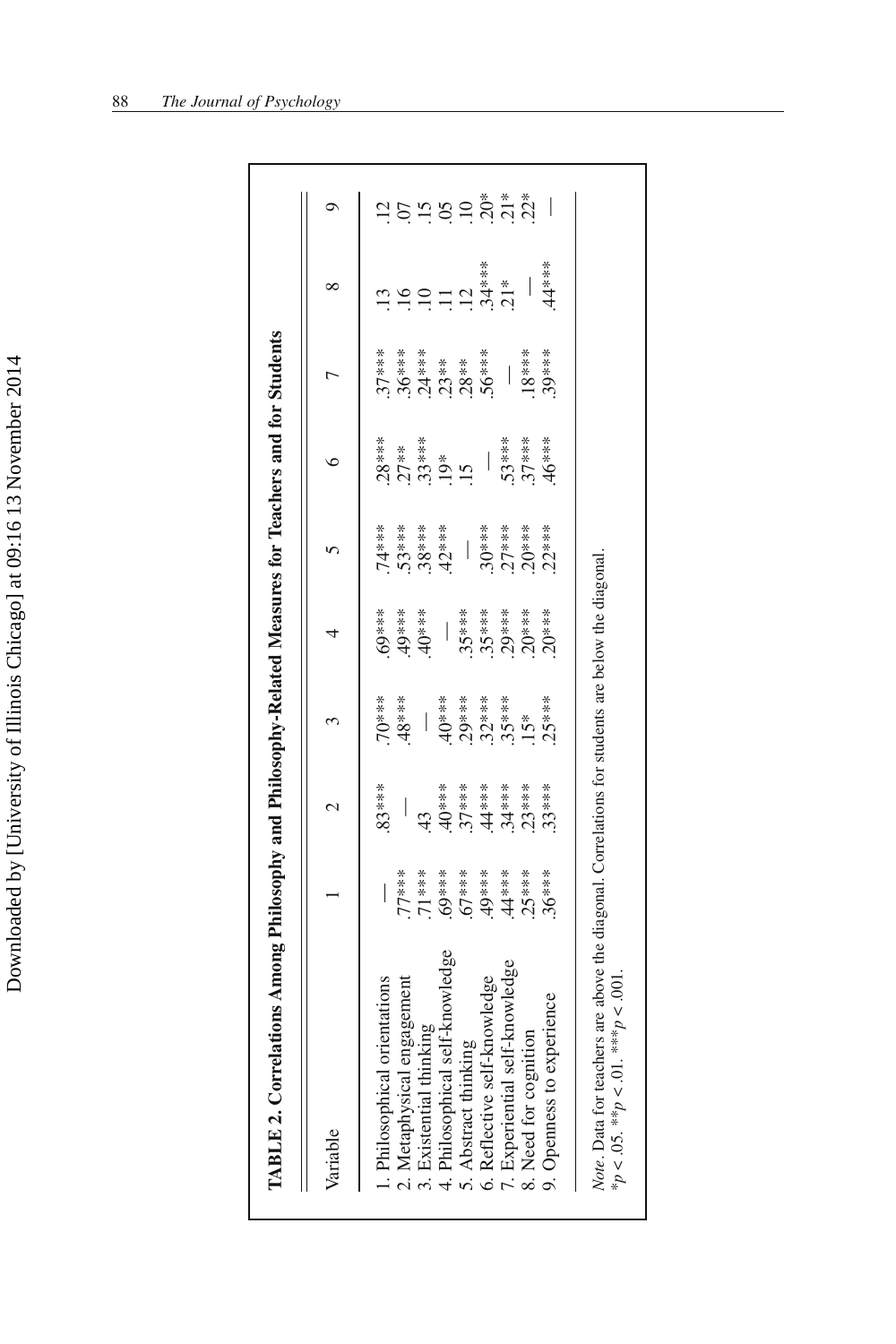Downloaded by [University of Illinois Chicago] at 09:16 13 November 2014 Downloaded by [University of Illinois Chicago] at 09:16 13 November 2014

 $3.82***$ <br>3.96 \*\*  $0.30$ <br>  $4.55***$ <br>  $2.14*$ <br>  $1.50$ <br>  $1.41$  $4.08***$ 5.16\*\*\* Ofientations  $\overline{O}$  .43  $\overline{O}$  . The constraints of the constraints of the constraints of the constraints of the constraints of the constraints of the constraints of the constraints of the constraints of the constrain Engagement  $4.55$ \*\*\* ESK  $602$  . The contract of  $4.55$ \*\*\*  $-0.52$ <br>3.35\*\* 5.65\*\*\*\*<br>4.08\*\*\*\* Philosophical .13\*\*\*\* NC .13 2.48\* .13 .13 .13 .12 .165\*\*\* .165\*\*\* Orientations OE .28 5.24\*\*\* ESK .21 4.08\*\*\* Metaphysical .11\*\*\* NC .11 2.11\* .10\*\*\* RSK .30 5.16\*\*\* Thinking  $\frac{19}{3.82}$  .19  $\frac{19}{3.40}$  .19  $\frac{19}{3.82}$  .22 Philosophical .23\*\*\*\*\* .05\*\* .02.79\*\*\* .09\*\* .09\*\* .09\*\*\* .09\*\*\* .09\*\* .09\*\*\* .09\*  $2.80***$ Thinking  $\overline{O}$  .08 0.85 0.85 .375\*\*  $2.33*$  $2.53*$ Abstract .17 .1380\*\*\* .06\*\*\* .14 .14 .14 .15\*\* .05\*\* RSK .17 .180\*\*  $2.11*$ TABLE 3. Prediction of Teacher and Student Philosophy Measures With Need for Cognition (NC), Openness to Experience  $2.15*$ **TABLE 3. Prediction of Teacher and Student Philosophy Measures With Need for Cognition (NC), Openness to Experience** Existential .01 .09 .094 .12\*\* RSK .25 .25 .14\* Engagement  $21.5^*$  5.10\*\*\*  $5.10^{***}$  5.10\*\* Existential .14 .14 .133\*\*\*\* NC .07 .07 .07 .07 .008 .07 .008 .07 .08\*\*\*\* Self-Knowledge  $2.53*$   $171$   $171$   $188K$   $2.53*$ Thinking  $\overline{2.70^{***}}$  .15  $\overline{2.70^{***}}$  2.12  $\overline{2.11^{*}}$ 0.62 0.92  $\overline{ }$ Philosophical .02 NC .13 1.33 .21\*\*\* RSK .07 0.62  $\sum_{i=1}^{\infty}$  .03 .22\*\*\* RSK .22\*\*\* RSK .22\*\* RSK .22\*\* RSK .22\*\* RSK .22\* Thinking  $\frac{1}{2}$  . Thinking that the contract of  $44$  OE . One of the contract of the contract of the contract of the contract of the contract of the contract of the contract of the contract of the contract of the contr Philosophical .01 NC .12 1.25 .05\* RSK .17 1.41 Self-Knowledge OE –0.42 DH –0.4 –0.42 DH –0.62 ESK .11 1.1 0.92 Abstract .02 NC .11 1.09 .11\*\* RSK –.06 –0.52 Group/Measure ∆*R*2 Predictor β *t* ∆*R*2 Predictor β *t* edade de la la de siggitaggitta  $\sim$ Predictor **KAKKAKKAKK**<br>KAKKKAKKKK **KAK KAK KAK KAK**<br>KAK KAK KAK KAK Step 2<br> $\Delta R^2$  $05***$  $21***$  $.22***$  $.16***$  $.10***$  $08***$  $00***$ Step 1 Step 2  $12**$  $11**$  $05*$ (OE), Reflective Self-Knowledge (RSK), and Experiential Self-Knowledge (ESK) **(OE), Reflective Self-Knowledge (RSK), and Experiential Self-Knowledge (ESK)**  $2.11**$ <br>5.10\*\*  $2.48**$ <br>5.24\*\*\*  $\frac{1.22}{3.40**}$ <br> $\frac{2.79**}{1.71}$  $2.45**$ <br>2.70\*\*  $\begin{array}{c}\n 1.33 \\
 1.33 \\
 0.53 \\
 0.63 \\
 0.73 \\
 0.85 \\
 0.73 \\
 0.85 \\
 0.85 \\
 0.85 \\
 0.85 \\
 0.85 \\
 0.85 \\
 0.85 \\
 0.85 \\
 0.85 \\
 0.85 \\
 0.85 \\
 0.85 \\
 0.85 \\
 0.85 \\
 0.85 \\
 0.85 \\
 0.85 \\
 0.85 \\
 0.85 \\
 0.85 \\
 0.85 \\
 0.85 \\
 0.85 \\
 0.85 \\
 0.85 \\
 0.85 \\
 0.85 \\
 0.85 \\
 0$  $\overline{\phantom{a}}$ HSSSSSHSFS ngungangun  $\spadesuit$ Predictor 2828282828 2828282828  $06***$  $05***$  $13***$  $.11***$  $05***$ Step 1<br> $\Delta R^2$  $\infty$  $\mathfrak{S}$  $\Omega$ \* $p < 0.05$ . \*\* $p < 0.01$ . \*\*\* $p < 0.001$ . \**p* < .05. \*\**p* < .01. \*\*\**p* < .001.  $\overline{0}$  $\overline{O}$ Self-Knowledge Self-Knowledge Thinking<br>Philosophical Engagement Engagement Orientations Orientations Philosophical Philosophical Metaphysical Philosophical Group/Measure Metaphysical Thinking Thinking Existential Existential Thinking Abstract Abstract Students Teachers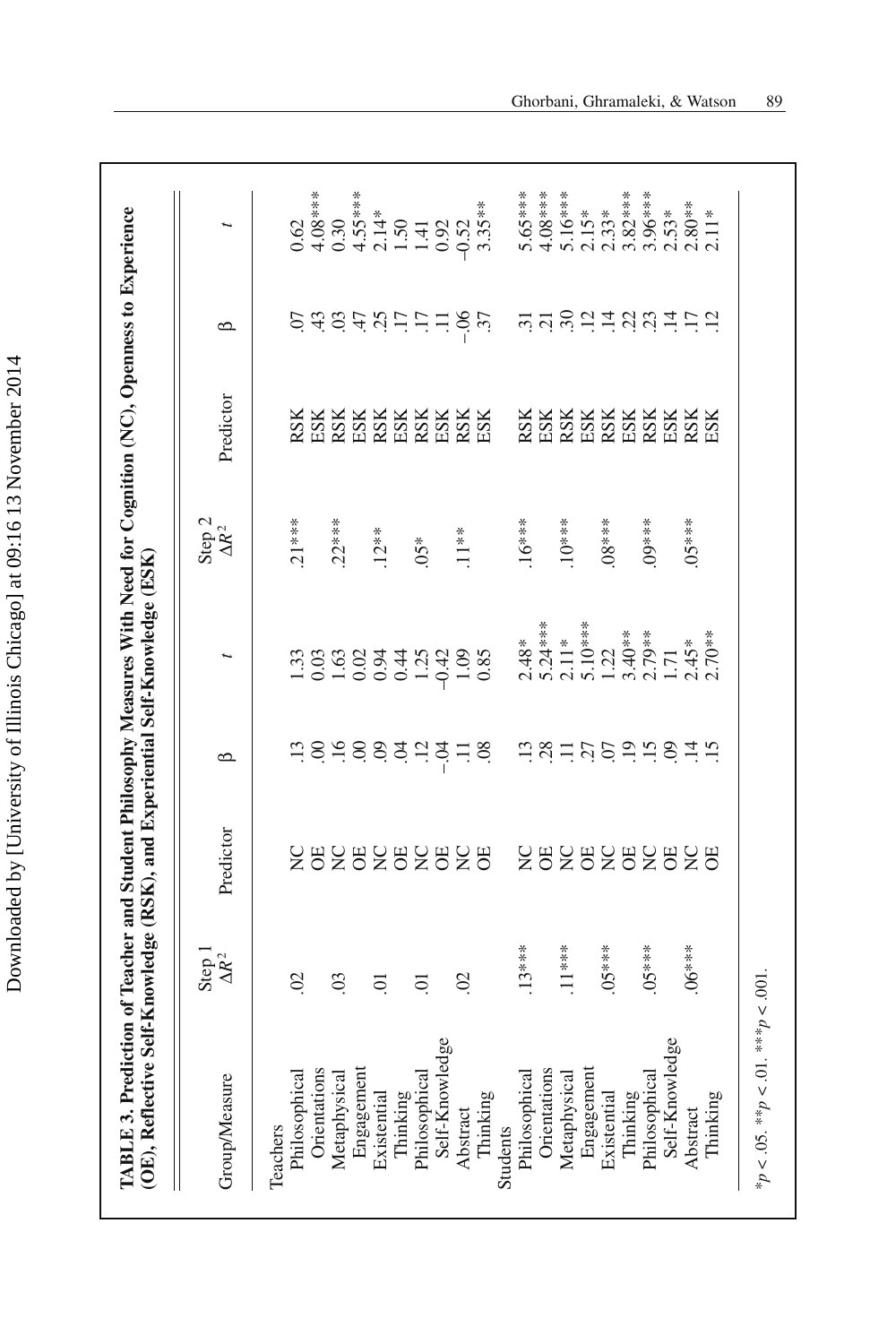the remaining four factors of the Big Five plus Depression, Anxiety, and Perceived Stress).

For the sake of brevity, an efficient summary of these data can be accomplished by describing the overall pattern of results. We obtained 35 correlations between the philosophy variables and the additional psychological variables. For teachers, 17 of these outcomes proved to be statistically significant. Agreeableness was correlated positively with four of the philosophy variables, and Conscientiousness was correlated with three. Significant relationships ranged from .17 (*p* < .05) between Agreeableness and Metaphysical Engagement to .33 (*p* < .001) between Agreeableness and Philosophical Self-Knowledge. A negative correlation appeared between Anxiety and Philosophical Self-Knowledge (–.23, *p* < .05), and all but the Abstract Thinking factor of the Philosophical Orientations Scale were associated with lower levels of Depression (–.25 to –.38, *p* < .01). All five of the philosophy variables displayed inverse linkages with Perceived Stress  $(-.21 \text{ to } -.33, p < .001).$ 

Only 15 of these 35 relationships proved to be reliable for the student sample. With regard to the remaining Big Five factors, Agreeableness was correlated positively with all five Philosophical Orientations variables, and Extraversion and Conscientiousness displayed direct linkages with four of the five. Relationships ranged from .10 ( $p < .05$ ) between Agreeableness and Abstract Thinking to .23 (*p* < .001) between Metaphysical Engagement and Conscientiousness. Metaphysical Engagement  $(-.11, p < .05)$  and Existential Thinking  $(-.11, p < .05)$ were also negatively correlated with Depression.

We obtained 28 correlations between the four philosophy-relevant psychological and the seven additional psychological variables. For teachers, 16 of these relationships were statistically significant. All four philosophy-relevant variables were associated with higher levels of Agreeableness and Conscientiousness, with relationships ranging from .19 ( $p < .05$ ) between Need for Cognition and Agreeableness to .40 (*p* < .001) between Reflective Self-Knowledge and Agreeableness. Openness to Experience predicted less Anxiety (–.41, *p* < .001), and Depression displayed negative correlations with Reflective Self-Knowledge (–.33, *p* < .001), Experiential Self-Knowledge (–.29, *p* < .01), and Openness to Experience  $(-.53, p < .001)$ . Perceived Stress was also correlated negatively with Experiential Self-Knowledge  $(-.21, p < .05)$  and with Openness to Experience  $(-.47, p < .001)$ .

For students, 21 of these 28 relationships were reliable. All four philosophyrelevant variables predicted higher values of Agreeableness and of Conscientiousness, all but Openness to Experience were correlated directly with Extraversion, and Openness to Experience was associated with greater Emotional Stability. These correlations ranged from .12 ( $p < .05$ ) between Openness to Experience and Emotional Stability to .36 ( $p < .001$ ) between Reflective Self-Knowledge and Agreeableness. All four philosophy-relevant psychological variables also were associated with less Depression  $(-.18 \text{ to } -.30, p < .001)$  and less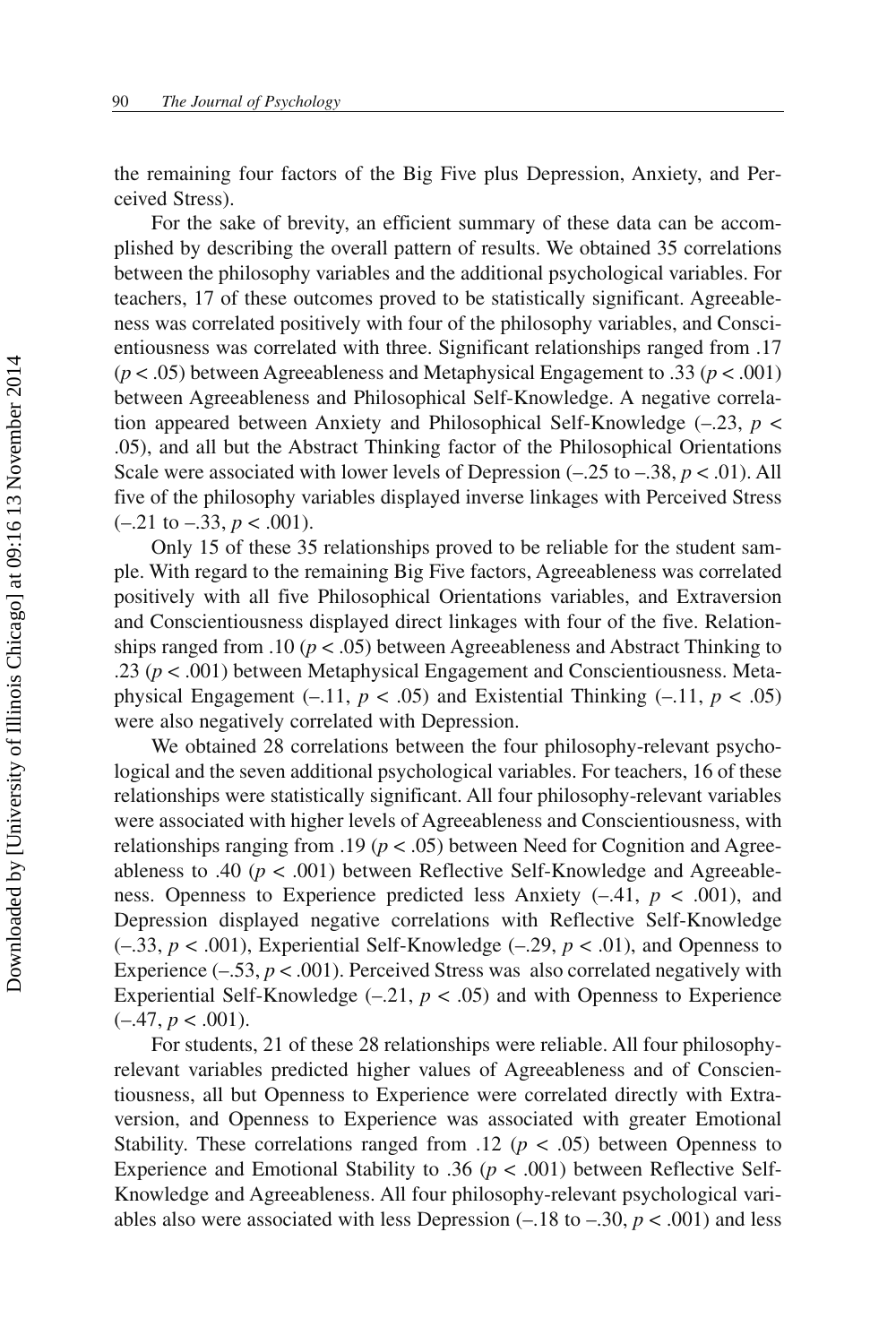Perceived Stress  $(-.11 \text{ to } -.19, p < .05)$ . A negative correlation appeared between Openness to Experience and Anxiety (–.18, *p* < .001).

#### **Discussion**

Philosophy appears to be much like psychology in assuming that a disciplinary and personal advancement of self-knowledge should promote well-being. Hadot's (2002) analysis of the historical origins of philosophy has this implication, and the present data clearly support his position. In a sample of Iranian teachers and students of philosophy, a Reflective Self-Knowledge Scale measured tendencies to develop "stable mental representations" of the self, and an Experiential Self-Knowledge Scale recorded personal efforts to maintain "an ongoing sense of self-awareness." Both instruments were correlated positively with a Philosophical Orientations Scale that essentially measured interests in philosophy. Such linkages appeared not only with a Philosophical Self-Knowledge factor that was obviously germane to the issue, but also with other, more tangentially relevant dimensions of philosophical concerns such as Abstract Thinking.

Philosophical Orientations and self-knowledge variables were also associated with a broad range of personality characteristics. In both samples, higher levels of Agreeableness and Conscientiousness and lower levels of Depression were especially consistent predictors of both sets of constructs. Numerous other measurespecific and group-specific relationships were observed as well. All these outcomes depicted interests in philosophy and tendencies toward self-knowledge as conducive to adjustment. Correlations, of course, cannot establish causation. Adjustment could have facilitated a more self-knowing and philosophical approach to life rather than vice versa. Some unidentified and unexamined additional variable could have produced these relationships as well. Such caveats are important to remember, but these data nevertheless were consistent with the hypothesis that philosophy and self-knowledge are related to psychological well-being.

At a theoretical level, we found that Need for Cognition and Openness to Experience were two constructs that seemed potentially relevant to the philosophical quest for self-knowledge. Each was, in fact, correlated positively with the two Self-Knowledge scales and with personality adjustment in both samples. With teachers but not students, however, neither instrument displayed a significant correlation with any index of Philosophical Orientations. Teacher data for these two scales were slightly less variable, and this may have contributed to the difference. However, our most important observations were that one or both of two Self-Knowledge scales remained consistent predictors of all five Philosophical Orientations variables when entered into multiple regressions after Need for Cognition and Openness to Experience. Findings for teachers and students, therefore, pointed toward the centrality of self-knowledge to interests in philosophy.

Other differences appeared between students and teachers. The discovery that students scored higher on Openness to Experience was in line with previously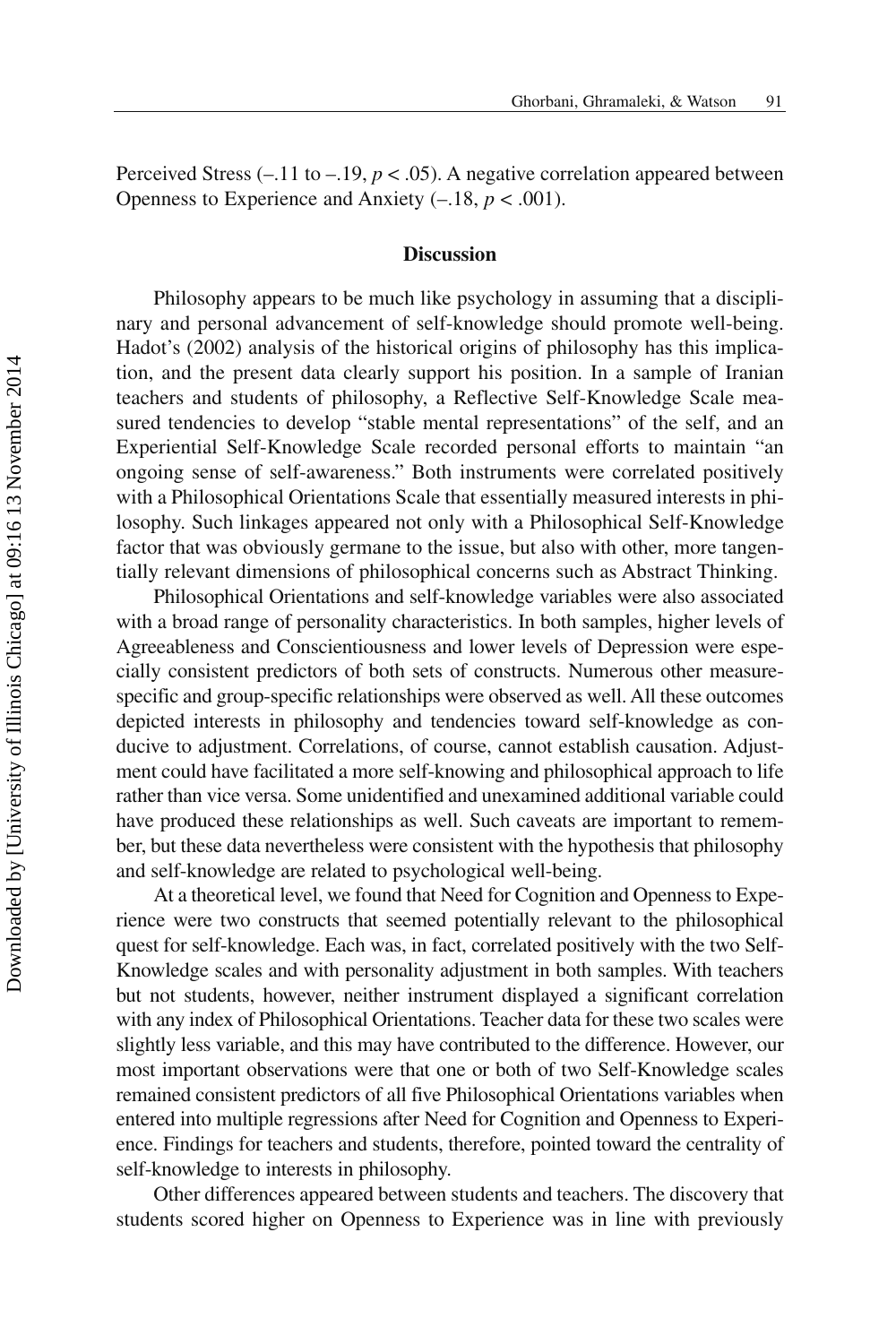reported age cohort contrasts, as were the higher Conscientiousness and Emotional Stability averages of the teachers (Roberts, Robins, Caspi, & Trzesniewski, 2003). All other group differences may similarly have reflected cohort effects and could have been observed with virtually any comparison between groups with the same age differences. Additional implications of these data may still deserve some consideration, however. Philosophy teachers scored higher on all of the Philosophical Orientations variables, suggesting that these measures did serve as valid operationalizations of an interest in and an understanding of philosophy. Higher teacher scores on Reflective and Experiential Self-Knowledge, along with their lower Depression, Anxiety, and Perceived Stress scores, also conformed with the suggestion that philosophy is related to the adjustment of greater self-knowledge.

This investigation supplied additional proof of the usefulness of the two Self-Knowledge scales. Again, these measures explicitly operationalized the two dimensions of self-functioning that underlie the vast array of instruments devised by psychologists to study the self: "(1) an ongoing sense of self-awareness and (2) stable mental representations" (Robins et al., 1999, p. 447). Previous research also has established that Reflective and Experiential Self-Knowledge predict not only self-reported psychological characteristics, but also peer-reported traits and academic performance in the university classroom (Ghorbani, Watson, Bing, Davison, & LeBreton, 2003). Moreover, self-knowledge is relevant not only to the basic scientific concerns of psychological researchers, but also to the applied scientific goals of therapists (Arlow, 1995; Davanloo, 1995; Meador & Rogers, 1984; Overholser, 1996). Again, any evidence that self-knowledge is a disciplinary and personal goal of philosophy seems to support the assumptions underlying many forms of therapy (Ellis, 1994). Therefore, as valid measures of theoretically and practically important concepts, the Reflective and Experiential Self-Knowledge scales appear to deserve additional research attention.

An obvious limitation of these data involves the lower internal reliabilities observed for some of the measures. The Extraversion Scale, especially, displayed a discouragingly low alpha, perhaps suggesting problems in the translation or, perhaps more likely, in the inclusion of items that were less than optimal for the Iranian cultural context. Lower internal reliabilities for some of the Philosophical Orientations factors were not unusual for constructs defined by a smaller number of statements, but caution is needed in interpreting these results.

Any caveat based on the lower internal reliability of a Philosophical Orientations factor nevertheless should be framed within a broader context. Our purpose in this project was not to develop a philosophy scale. Instead, our goal was to test the hypothesis that self-knowledge was, in general terms, relevant to interests in philosophy. The full Philosophical Orientations Scale displayed adequate internal reliability, and correlations of this scale with Reflective and Experiential Self-Knowledge yielded unambiguous evidence in favor of the hypothesis. With regard to the four Philosophical Orientations factors, only in the teacher sample did one correlation with a Self-Knowledge Scale prove to be nonsignificant. This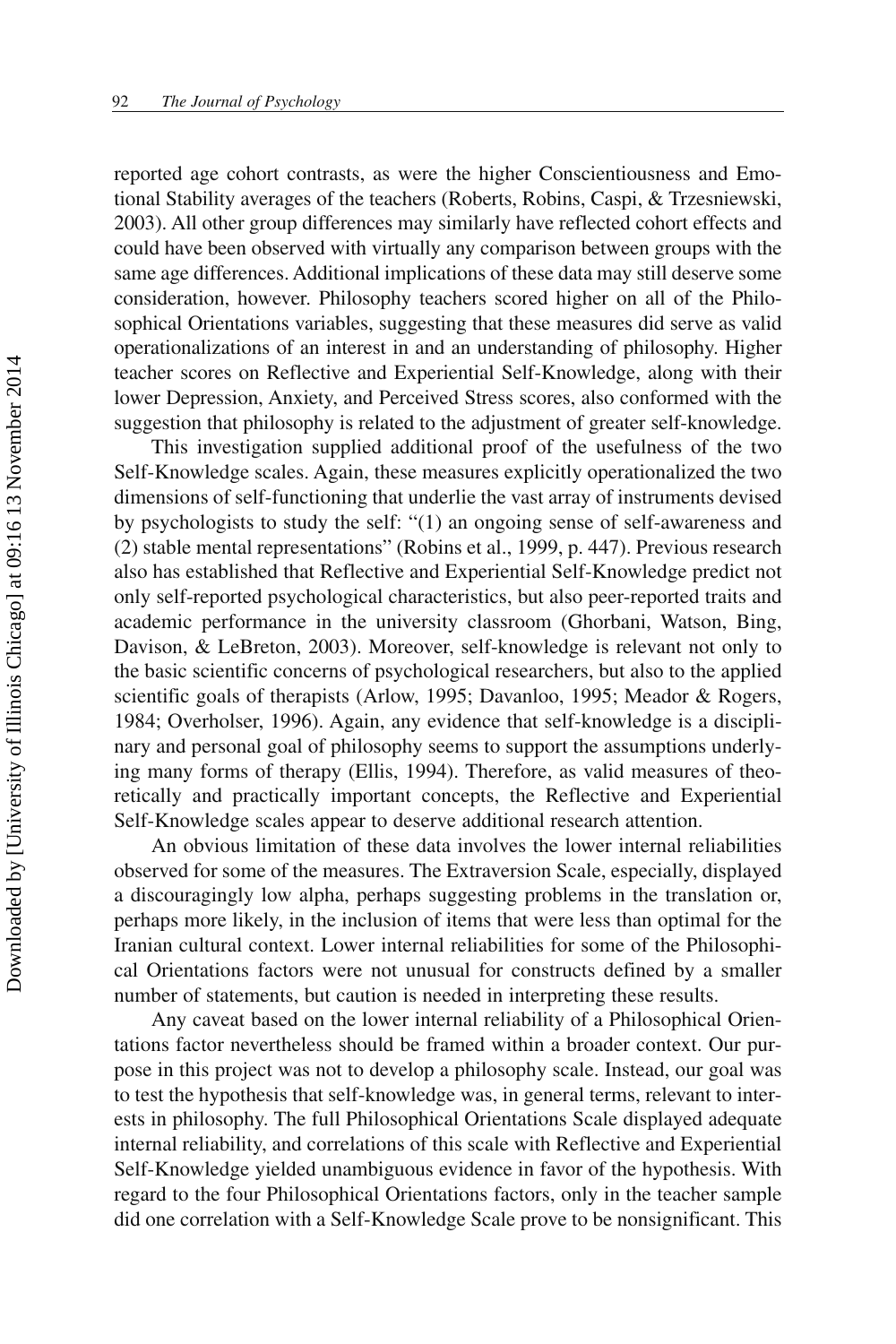relationship with Reflective Self-Knowledge still approached significance and was obvious for the Philosophical Orientations factor with the poorest internal reliability. With a better Abstract Thinking measure, even this result might have been reliable.

Another concern might be expressed over the small magnitude of some of the Philosophical Orientations relationships. Rarely did these data explain much variance, a fact that was undoubtedly due in part to the poorer internal reliabilities and restricted ranges of some of these measures. At the same time, however, philosophy must be only one way in which people seek greater self-knowledge. Religion may be another, and in previous research, Reflective and Experiential Self-Knowledge were, in fact, correlated positively with religious commitments in an Iranian sample (Watson et al., 2002). Other sources of self-knowledge may exist as well. Therefore, the smaller magnitude of some of these correlations may have reflected differences in how people seek self-knowledge.

In addition, philosophers readily admit their limitations. As Hadot (2002) notes, "The philosopher is cruelly aware of his . . . impotence in a world which is torn between two states of unconsciousness: that which derives from the idolatry of money, and that which results in the face of the misery and suffering of billions of human beings" (p. 281). Hadot nevertheless concludes his arguments by quoting an ancient philosopher: "Do not wait for Plato's Republic, but be happy if one little thing leads to progress, and reflect on the fact that what results from such a little thing is not, in fact, so very little" (Marcus Aurelius as quoted by Hadot, p. 281).

#### **REFERENCES**

- Arlow, J. A. (1995). Psychoanalysis. In R. J. Corsini & D. Wedding (Eds.), *Current psychotherapies* (5th ed., pp. 15–50). Itasca, IL: F. E. Peacock.
- Cacioppo, J. T., Petty, R. E., Feinstein, J. A., & Jarvis, W. B. G. (1996). Dispositional differences in cognitive motivation: The life and times of individuals varying in need for cognition. *Psychological Bulletin*, *119*, 197–253.
- Cohen, S., Kamarack, T., & Mermelstein, R. A. (1983). A global measure of perceived stress. *Journal of Health and Social Psychology*, *24*, 355–396.
- Costello, C. G., & Comrey, A. L. (1967). Scales for measuring depression and anxiety. *The Journal of Psychology, 66,* 303–313.
- Davanloo, H. (1995). *Unlocking the unconscious.* New York: Wiley.
- Ellis, A. (1994). *Reason and emotion in psychotherapy.* Revised and updated. New York: Birch Lane Press.
- Ghorbani, N., Bing, M. N., Watson, P. J., Davison, H. K., & LeBreton, D. L. (2003). Individualist and collectivist values: Evidence of compatibility in Iran and the United States. *Personality and Individual Differences*, *35*, 431–447.
- Ghorbani, N., Bing, M. N., Watson, P. J., Davison, H. K., & Mack, D. A. (2002). Selfreported emotional intelligence: Construct similarity and functional dissimilarity of higher order processing in Iran and the United States. *International Journal of Psychology*, *37*, 297–308.
- Ghorbani, N., & Watson, P. J. (2004). Two facets of self-knowledge, the five-factor model, and promotions among Iranian managers. *Social Behavior and Personality, 32,* 769–776.
- Ghorbani, N., Watson, P. J., Bing, M. N., Davison, H. K., & LeBreton, D. (2003). Two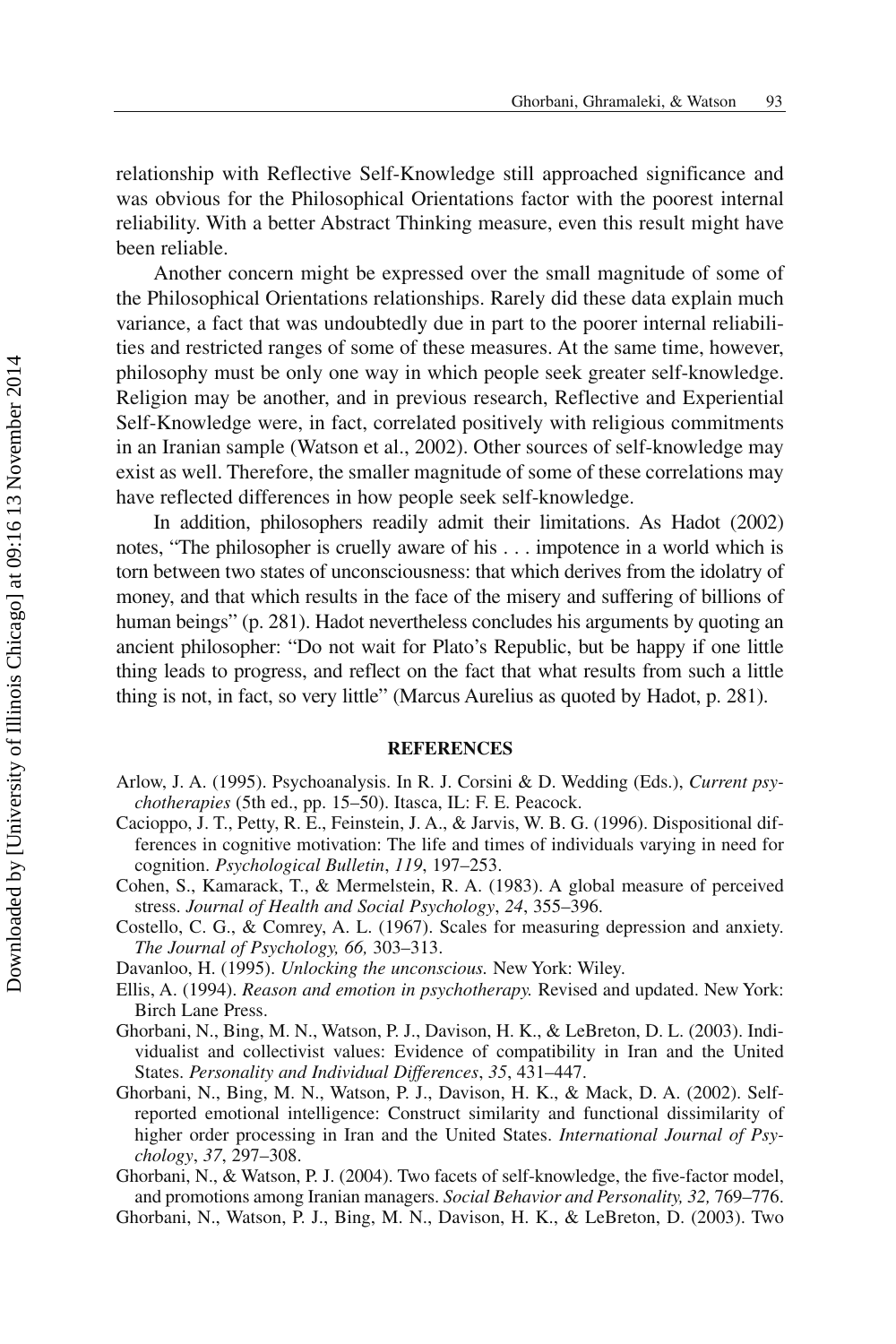facets of self-knowledge: Cross-cultural development of measures in Iran and the United States. *Genetic, Social, and General Psychology Monographs*, *129*, 238–268.

- Ghorbani, N., Watson, P. J., Krauss, S. W., Davison, H. K., & Bing, M. N. (2004). Private self-consciousness factors: Relationships with need for cognition, locus of control, and obsessive thinking in Iran and the United States. *The Journal of Social Psychology*, *144,* 359–372.
- Goldberg, L. R. (1999). A broad-bandwidth, public domain, personality inventory measuring the lower-level facets of several five-factor models. In I. Mervielde, I. Deary, F. De Fruyt, & F. Ostendorf (Eds.), *Personality psychology in Europe* (Vol. 7, pp. 7–28). The Netherlands: Tilburg University Press.
- Hadot, P. (2002). *What is ancient philosophy?* Cambridge, MA: Harvard University Press.
- Meador, B. D., & Rogers, C. R. (1984). Person-centered therapy. In R. J. Corsini (Ed.), *Current psychotherapies* (3rd ed., pp. 142–195). Itasca, IL: F. E. Peacock.
- Overholser, J. C. (1996). Elements of the Socratic method: V. Self-improvement. *Psychotherapy*, *33*, 549–559.
- Roberts, B. W., Robins, R. W., Caspi, A., & Trzesniewski, K. H. (2003). Personality trait development in adulthood. In J. L. Mortimer & M. Shanahari (Eds.), *Handbook of the life course* (pp. 579–595). New York: Plenum.
- Robins, R. W., Norem, J. K., & Cheek, J. M. (1999). Naturalizing the self. In L. A. Pervin & O. P. John (Eds.), *Handbook of personality: Theory and research* (2nd ed., pp. 443–447). New York: Guilford.
- Watson, P. J., Ghorbani, N., Davison, H. K., Bing, M. N., Hood, R. W., Jr., & Ghramaleki, A. F. (2002). Negatively reinforcing extrinsic personal religious motivations: Religious orientation, inner awareness, and mental health in Iran and the United States. *The International Journal for the Psychology of Religion*, *12*, 255–276.

## **APPENDIX Factors Obtained From the Philosophical Orientations Scale\***

Metaphysical Engagement: eigenvalue =  $4.36$ , % variance explained =  $20.66\%$ 

- 1. Ontology or metaphysics, which examines being or reality in a deep and comprehensive way, must be the core of teaching philosophy. (.66)
- 2. Philosophical contemplation is one of the most important factors in the development and maturity of the mind and feeling of each person. (.62)
- 3. The core of philosophy must be the philosophical proof of God's existence and knowing his traits. (.57)
- 4. The core of a logic course must be something that increases reasoning ability. (.39)
- 5. Critical thinking or the ability to analyze and understand perspectives must be the core of a philosophy course. (.38)
- 6. Teaching philosophy must make philosophical questions and concerns come alive rather than just educate students in philosophy. (.32)

Existential Thinking: eigenvalue = 1.39, % variance explained =  $6.61\%$ 

- 1. The core of a philosophy course must be to train thinking in a general way. (.63)
- 2. A personal encounter with important problems like freedom and responsibility, self-awareness, and the goal of life must be the core of philosophical teaching. (.59)
- 3. The philosophy course, before all else, must show the relationship of philosophy with the basic and hidden needs of each person, such as the meaning of life. (.58)
- 4. The core of a philosophy course must examine the extent and limits of knowing in the human mind (epistemology). (.48)